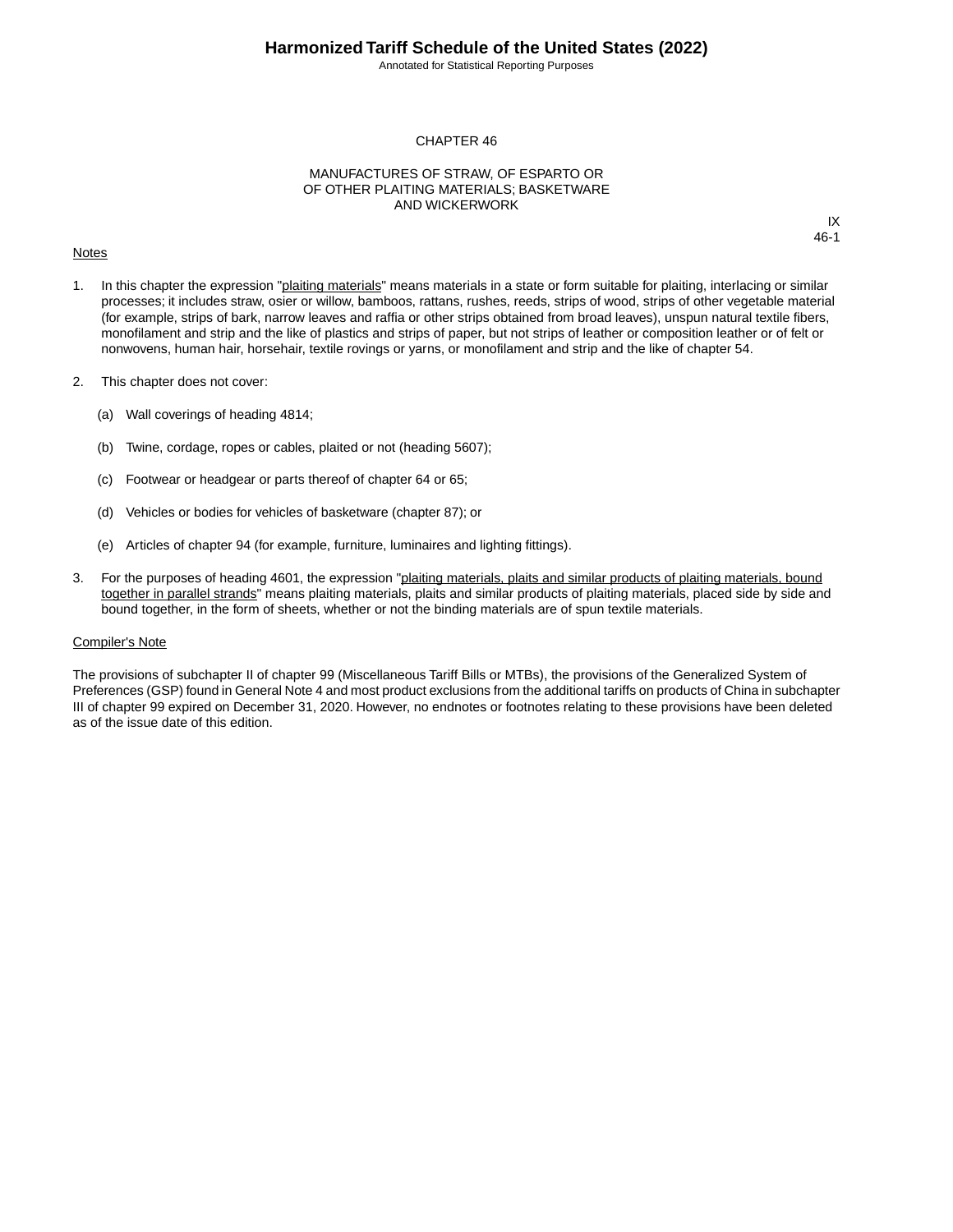Annotated for Statistical Reporting Purposes

| Heading/                 | Stat.       |                                                                                                                                                                                                                                                                                                                                                                                          | Unit           |         | Rates of Duty                                                                     |                |
|--------------------------|-------------|------------------------------------------------------------------------------------------------------------------------------------------------------------------------------------------------------------------------------------------------------------------------------------------------------------------------------------------------------------------------------------------|----------------|---------|-----------------------------------------------------------------------------------|----------------|
| Subheading               | Suf-<br>fix | <b>Article Description</b>                                                                                                                                                                                                                                                                                                                                                               | οf<br>Quantity | General | 1<br>Special                                                                      | $\overline{2}$ |
| 4601<br>4601.21          |             | Plaits and similar products of plaiting materials, whether or not<br>assembled into strips; plaiting materials, plaits and similar<br>products of plaiting materials, bound together in parallel strands<br>or woven, in sheet form, whether or not being finished articles<br>(for example, mats, matting, screens):<br>Mats, matting and screens of vegetable materials:<br>Of bamboo: |                |         |                                                                                   |                |
| 4601.21.40 00            |             |                                                                                                                                                                                                                                                                                                                                                                                          |                |         | Free (A, AU, BH, CL, 45%<br>CO, D, E, IL, JO,<br>KR, MA, OM, P,<br>PA, PE, S, SG) |                |
| 4601.21.80 00            |             | Other:                                                                                                                                                                                                                                                                                                                                                                                   |                |         |                                                                                   | 40%            |
| 4601.21.90 00            |             |                                                                                                                                                                                                                                                                                                                                                                                          |                |         | Free (A, AU, BH, CL, 50%<br>CO, D, E, IL, JO,<br>KR, MA, OM, P,<br>PA, PE, S, SG) |                |
| 4601.22<br>4601.22.40 00 |             | Of rattan:                                                                                                                                                                                                                                                                                                                                                                               |                |         | Free (A, AU, BH, CL, 45%<br>CO, D, E, IL, JO,<br>KR, MA, OM, P,<br>PA, PE, S, SG) |                |
| 4601.22.80 00            |             | Other:                                                                                                                                                                                                                                                                                                                                                                                   |                |         |                                                                                   | 40%            |
| 4601.22.90 00            |             |                                                                                                                                                                                                                                                                                                                                                                                          |                |         | Free (A, AU, BH, CL, 50%<br>CO, D, E, IL, JO,<br>KR, MA, OM, P,                   |                |
| 4601.29                  |             | Other:                                                                                                                                                                                                                                                                                                                                                                                   |                |         | PA, PE, S, SG)                                                                    |                |
| 4601.29.40 00            |             | Woven or partly assembled:                                                                                                                                                                                                                                                                                                                                                               |                |         | Free (A, AU, BH, CL, 45%<br>CO, D, E, IL, JO,<br>KR, MA, OM, P,<br>PA, PE, S, SG) |                |
| 4601.29.60 00            |             |                                                                                                                                                                                                                                                                                                                                                                                          |                |         | Free (A, AU, BH, CL, 45%<br>CO, D, E, IL, JO,<br>KR, MA, OM, P,<br>PA, PE, S, SG) |                |
| 4601.29.80 00            |             | Other:                                                                                                                                                                                                                                                                                                                                                                                   |                |         |                                                                                   | 40%            |
| 4601.29.90 00            |             |                                                                                                                                                                                                                                                                                                                                                                                          |                |         | Free (A, AU, BH, CL, 50%<br>CO, D, E, IL, JO,<br>KR, MA, OM, P,<br>PA, PE, S, SG) |                |
|                          |             |                                                                                                                                                                                                                                                                                                                                                                                          |                |         |                                                                                   |                |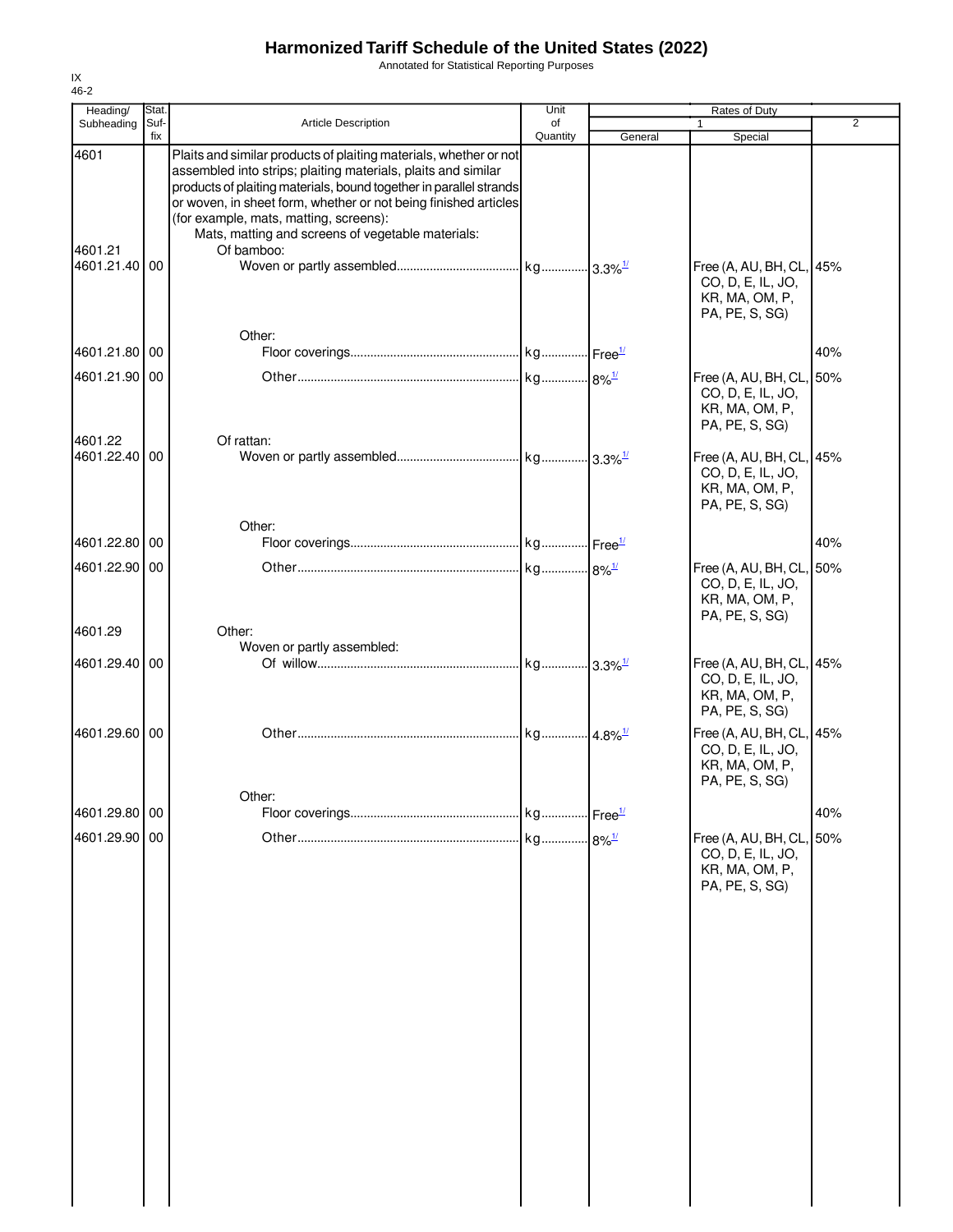Annotated for Statistical Reporting Purposes

|     | Rates of Duty                                                                     |         | Unit                  |                                                                                                                                                                                                                                                                                                                                        | Stat.<br>Heading/         |         |
|-----|-----------------------------------------------------------------------------------|---------|-----------------------|----------------------------------------------------------------------------------------------------------------------------------------------------------------------------------------------------------------------------------------------------------------------------------------------------------------------------------------|---------------------------|---------|
| 2   | $\mathbf{1}$<br>Special                                                           | General | of<br>Quantity        | <b>Article Description</b>                                                                                                                                                                                                                                                                                                             | Suf-<br>Subheading<br>fix |         |
|     |                                                                                   |         |                       | Plaits and similar products of plaiting materials, whether or not<br>assembled into strips; plaiting materials, plaits and similar<br>products of plaiting materials, bound together in parallel strands<br>or woven, in sheet form, whether or not being finished articles<br>(for example, mats, matting, screens): (con.)<br>Other: | 4601 (con.)               |         |
|     | Free (A, AU, BH, CL, 80%<br>CO, D, E, IL, JO,<br>KR, MA, OM, P,<br>PA, PE, S, SG) |         |                       | Of bamboo:<br>Plaits and similar products of plaiting materials,                                                                                                                                                                                                                                                                       | 4601.92.05<br>00          | 4601.92 |
|     | Free (A, AU, BH, CL, 45%<br>CO, D, E, IL, JO,<br>KR, MA, OM, P,<br>PA, PE, S, SG) |         |                       |                                                                                                                                                                                                                                                                                                                                        | 4601.92.20<br>00          |         |
| 20% |                                                                                   |         |                       | Of rattan:                                                                                                                                                                                                                                                                                                                             | 4601.93.01<br>00          | 4601.93 |
|     |                                                                                   |         |                       | Plaits and similar products of plaiting materials,                                                                                                                                                                                                                                                                                     | 4601.93.05<br>00          |         |
| 80% | Free (A*, AU, BH,<br>CL, CO, D, E, IL,<br>JO, KR, MA, OM,<br>P, PA, PE, S, SG)    |         |                       |                                                                                                                                                                                                                                                                                                                                        |                           |         |
| 45% | Free (A*, AU, BH,<br>CL, CO, D, E, IL,<br>JO, KR, MA, OM,<br>P, PA, PE, S, SG)    |         | kg 6.6% <sup>1/</sup> |                                                                                                                                                                                                                                                                                                                                        | 4601.93.20 00             |         |
|     | Free (A, AU, BH, CL, 80%<br>CO, D, E, IL, JO,<br>KR, MA, OM, P,<br>PA, PE, S, SG) |         |                       | Of other vegetable materials:<br>Plaits and similar products of plaiting materials,                                                                                                                                                                                                                                                    | 4601.94.05<br>00          | 4601.94 |
|     | Free (A, AU, BH, CL, 45%<br>CO, D, E, IL, JO,<br>KR, MA, OM, P,<br>PA, PE, S, SG) |         |                       | Other:                                                                                                                                                                                                                                                                                                                                 | 4601.94.20 00             |         |
| 25% |                                                                                   |         | kg Free <sup>1/</sup> | Other                                                                                                                                                                                                                                                                                                                                  | 4601.94.40 00             |         |
|     |                                                                                   |         |                       | Other:                                                                                                                                                                                                                                                                                                                                 |                           | 4601.99 |
|     | Free (A, AU, BH, CL, 80%<br>CO, D, E, IL, JO,<br>KR, MA, OM, P,<br>PA, PE, S, SG) |         |                       | Plaits and similar products of plaiting materials,                                                                                                                                                                                                                                                                                     | 4601.99.05<br>00          |         |
| 25% | Free (A+, AU, BH,<br>CL, CO, D, E, IL,<br>JO, KR, MA, OM,<br>P, PA, PE, S, SG)    |         |                       |                                                                                                                                                                                                                                                                                                                                        | 4601.99.90<br>00          |         |
|     |                                                                                   |         |                       |                                                                                                                                                                                                                                                                                                                                        |                           |         |
|     |                                                                                   |         |                       |                                                                                                                                                                                                                                                                                                                                        |                           |         |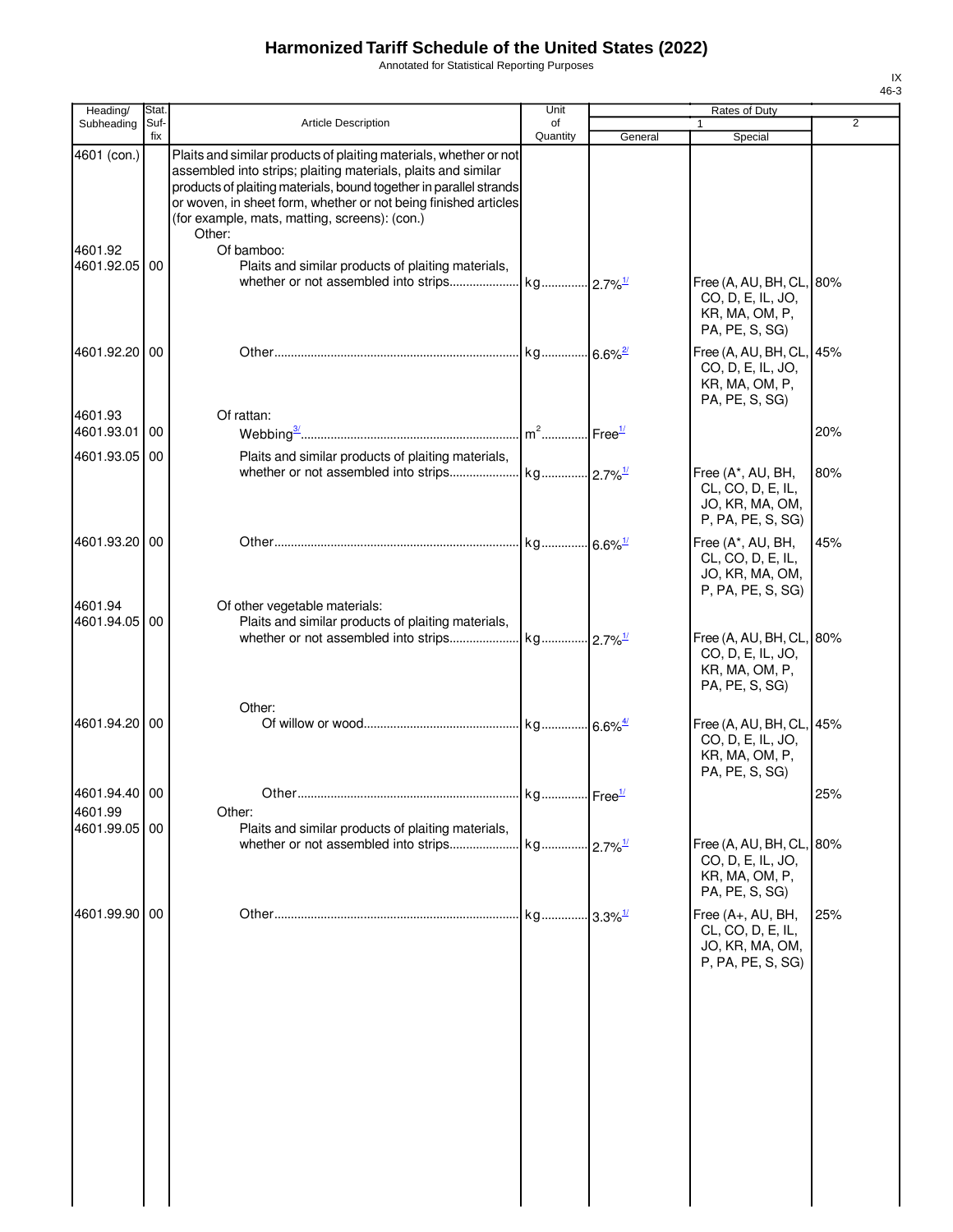Annotated for Statistical Reporting Purposes

| Heading/                 | Stat. |                                                                                                                                                                                          | Unit                  |         | Rates of Duty                                                                                               |                |
|--------------------------|-------|------------------------------------------------------------------------------------------------------------------------------------------------------------------------------------------|-----------------------|---------|-------------------------------------------------------------------------------------------------------------|----------------|
| Subheading               | Suf-  | Article Description                                                                                                                                                                      | of                    |         | 1                                                                                                           | $\overline{2}$ |
| 4602                     | fix   | Basketwork, wickerwork and other articles, made directly to<br>shape from plaiting materials or made up from articles of<br>heading 4601; articles of loofah:<br>Of vegetable materials: | Quantity              | General | Special                                                                                                     |                |
| 4602.11<br>4602.11.05 00 |       | Of bamboo:                                                                                                                                                                               | No 5% <sup>1/</sup>   |         | Free (A*, AU, BH,<br>CL, CO, D, E, IL,<br>JO, KR, MA, OM,<br>P, PA, PE, S, SG)                              | 45%            |
| 4602.11.07 00            |       | Other baskets and bags, whether or not lined:                                                                                                                                            | No Free <sup>1/</sup> |         |                                                                                                             | 50%            |
| 4602.11.09 00            |       |                                                                                                                                                                                          | No 10% <sup>1/</sup>  |         | Free (A*, AU, BH,<br>CL, CO, D, E, IL,<br>JO, KR, MA, OM,                                                   | 50%            |
| 4602.11.21 00            |       | Luggage, handbags and flatgoods, whether or not                                                                                                                                          | No 6.2% <sup>1/</sup> |         | P, PA, PE, S, SG)<br>Free (AU, BH, CL,<br>CO, D, IL, JO, KR,<br>MA, OM, P, PA,<br>PE, R, S, SG)<br>5.2% (E) | 50%            |
| 4602.11.35 00            |       | Other:                                                                                                                                                                                   | No Free <sup>1/</sup> |         |                                                                                                             | 45%            |
| 4602.11.45 00            |       |                                                                                                                                                                                          | No 6.6% <sup>1/</sup> |         | Free (A*, AU, BH,<br>CL, CO, D, E, IL,<br>JO, KR, MA, OM,<br>P, PA, PE, S, SG)                              | 45%            |
|                          |       |                                                                                                                                                                                          |                       |         |                                                                                                             |                |
|                          |       |                                                                                                                                                                                          |                       |         |                                                                                                             |                |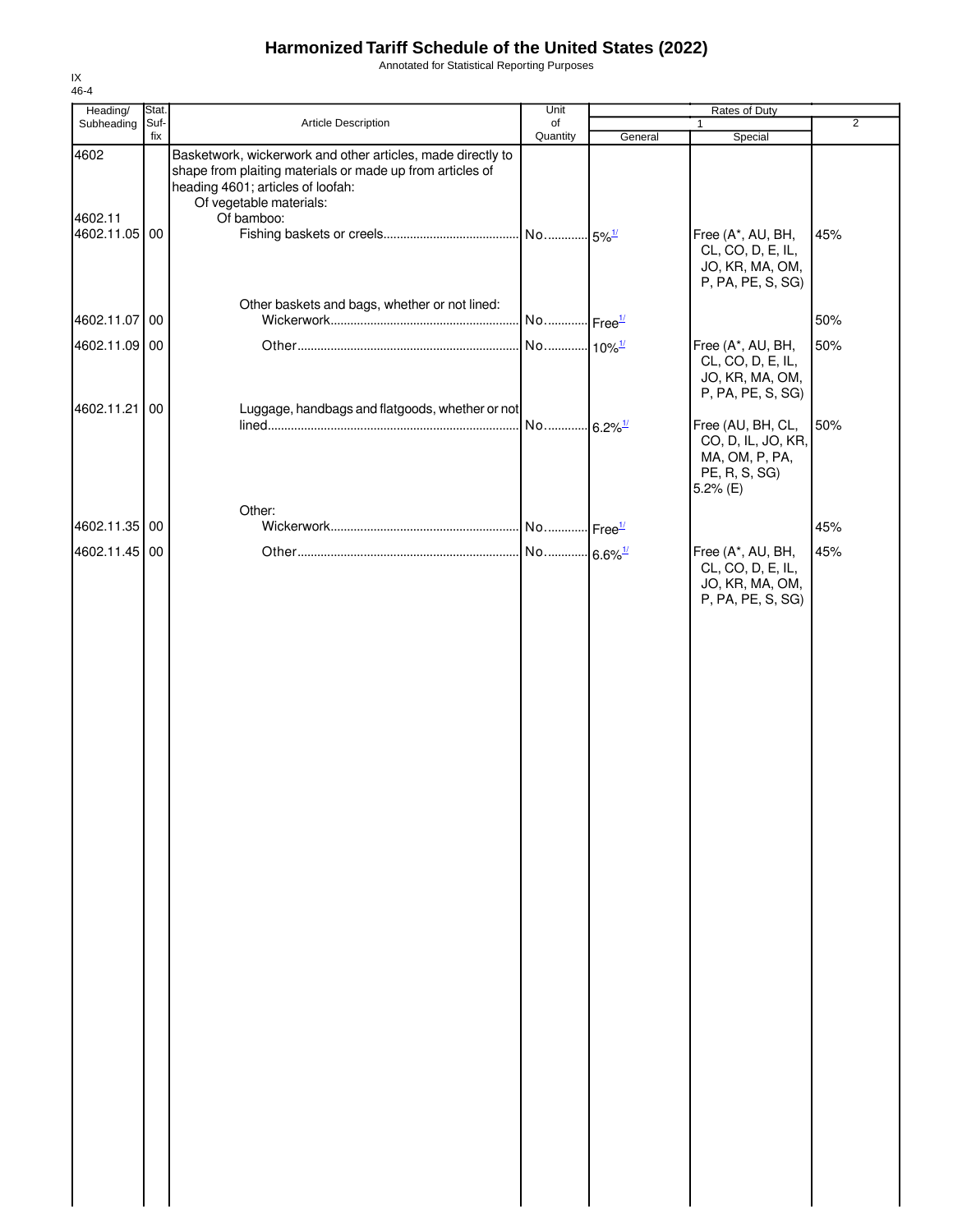Annotated for Statistical Reporting Purposes

| Heading/                                | Stat.       |                                                                                                                                                                                                                      | Unit                  |         | Rates of Duty                                                                           |                |
|-----------------------------------------|-------------|----------------------------------------------------------------------------------------------------------------------------------------------------------------------------------------------------------------------|-----------------------|---------|-----------------------------------------------------------------------------------------|----------------|
| Subheading                              | Suf-<br>fix | Article Description                                                                                                                                                                                                  | of<br>Quantity        | General | Special                                                                                 | $\overline{2}$ |
| 4602 (con.)<br>4602.12<br>4602.12.05 00 |             | Basketwork, wickerwork and other articles, made directly to<br>shape from plaiting materials or made up from articles of<br>heading 4601; articles of loofah: (con.)<br>Of vegetable materials: (con.)<br>Of rattan: |                       |         | Free (A*, AU, BH,<br>CL, CO, D, E, IL,<br>JO, KR, MA, OM,                               | 45%            |
| 4602.12.14 00                           |             | Other baskets and bags, whether or not lined:                                                                                                                                                                        | No Free <sup>1/</sup> |         | P, PA, PE, S, SG)                                                                       | 50%            |
| 4602.12.16 00                           |             | Luggage, handbags and flatgoods, whether or not                                                                                                                                                                      | No 5% <sup>1/</sup>   |         | Free (A*, AU, BH,<br>CL, CO, D, E, IL,<br>JO, KR, MA, OM,<br>P, PA, PE, S, SG)          | 50%            |
|                                         |             | lined:                                                                                                                                                                                                               |                       |         |                                                                                         |                |
| 4602.12.23 00                           |             | Articles of a kind normally carried in the pocket                                                                                                                                                                    |                       |         | Free (A*, AU, BH,<br>CL, CO, D, E, IL,<br>JO, KR, MA, OM,<br>P, PA, PE, S, SG)          | 50%            |
| 4602.12.25 00                           |             |                                                                                                                                                                                                                      | No 18% <sup>1/</sup>  |         | Free (AU, BH, CL,<br>CO, D, IL, JO, KR,<br>MA, OM, P, PA,<br>PE, R, S, SG)<br>15.5% (E) | 50%            |
| 4602.12.35 00                           |             | Other:                                                                                                                                                                                                               |                       |         |                                                                                         | 45%            |
|                                         |             |                                                                                                                                                                                                                      |                       |         |                                                                                         |                |
| 4602.12.45 00                           |             |                                                                                                                                                                                                                      | No 6.6% <sup>1/</sup> |         | Free (A*, AU, BH,<br>CL, CO, D, E, IL,<br>JO, KR, MA, OM,<br>P, PA, PE, S, SG)          | 45%            |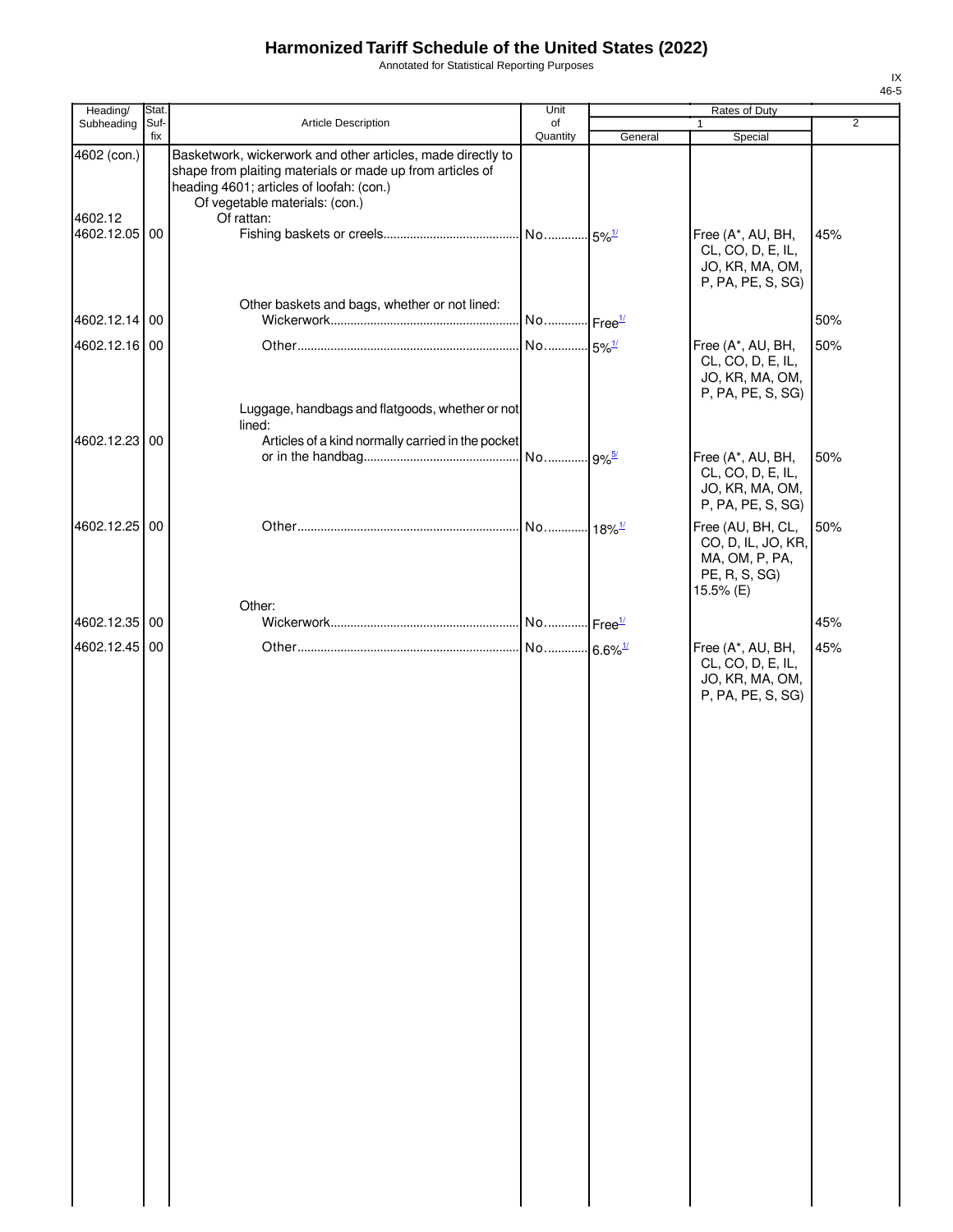Annotated for Statistical Reporting Purposes

| Heading/              | Stat.       |                                                                                                                                                                                                        | Unit                  |                       | Rates of Duty                                                                            |     |
|-----------------------|-------------|--------------------------------------------------------------------------------------------------------------------------------------------------------------------------------------------------------|-----------------------|-----------------------|------------------------------------------------------------------------------------------|-----|
| Subheading            | Suf-<br>fix | <b>Article Description</b>                                                                                                                                                                             | of<br>Quantity        | General               | Special                                                                                  | 2   |
| 4602 (con.)           |             | Basketwork, wickerwork and other articles, made directly to<br>shape from plaiting materials or made up from articles of<br>heading 4601; articles of loofah: (con.)<br>Of vegetable materials: (con.) |                       |                       |                                                                                          |     |
| 4602.19<br>4602.19.05 | 00          | Other:                                                                                                                                                                                                 |                       |                       | Free (A, AU, BH, CL, 45%<br>CO, D, E, IL, JO,<br>KR, MA, OM, P,<br>PA, PE, S, SG)        |     |
| 4602.19.12 00         |             | Other baskets and bags, whether or not lined:                                                                                                                                                          | No 5.8% <sup>1/</sup> |                       | Free (A, AU, BH, CL, 50%<br>CO, D, E, IL, JO,<br>KR, MA, OM, P,<br>PA, PE, R, S, SG)     |     |
| 4602.19.14 00         |             | Of palm leaf:                                                                                                                                                                                          |                       |                       |                                                                                          | 50% |
| 4602.19.16 00         |             | Other:                                                                                                                                                                                                 |                       |                       | Free (A, AU, BH, CL, 50%<br>CO, D, E, IL, JO,<br>KR, MA, OM, P,<br>PA, PE, S, SG)        |     |
| 4602.19.17            | 00          |                                                                                                                                                                                                        |                       |                       |                                                                                          | 50% |
| 4602.19.18 00         |             |                                                                                                                                                                                                        | No 4.5% <sup>1/</sup> |                       | Free (A, AU, BH, CL, 50%<br>CO, D, E, IL, JO,<br>KR, MA, OM, P,<br>PA, PE, S, SG)        |     |
| 4602.19.22 00         |             | Luggage, handbags and flatgoods, whether or not<br>lined:                                                                                                                                              | No 5.8% <sup>1/</sup> |                       | Free (AU, BH, CL,<br>CO, D, IL, JO, KR,<br>MA, OM, P, PA,<br>PE, R, S, SG)<br>4.6% $(E)$ | 50% |
| 4602.19.23            | 00          | Of palm leaf:<br>Articles of a kind normally carried in the                                                                                                                                            |                       |                       | Free (A*, AU, BH,<br>CL, CO, D, E, IL,<br>JO, KR, MA, OM,<br>P, PA, PE, S, SG)           | 50% |
| 4602.19.25 00         |             |                                                                                                                                                                                                        | No 18% <sup>1/</sup>  |                       | Free (AU, BH, CL,<br>CO, D, IL, JO, KR,<br>MA, OM, P, PA,<br>PE, R, S, SG)<br>15.5% (E)  | 50% |
| 4602.19.29            |             |                                                                                                                                                                                                        |                       | $5.3\%$ <sup>1/</sup> | Free (AU, BH, CL,<br>CO, D, IL, JO, KR,<br>MA, OM, P, PA,<br>PE, R, S, SG)<br>4.2% $(E)$ | 50% |
|                       | 20          |                                                                                                                                                                                                        |                       |                       |                                                                                          |     |
|                       | 40          |                                                                                                                                                                                                        | No.                   |                       |                                                                                          |     |
|                       |             |                                                                                                                                                                                                        |                       |                       |                                                                                          |     |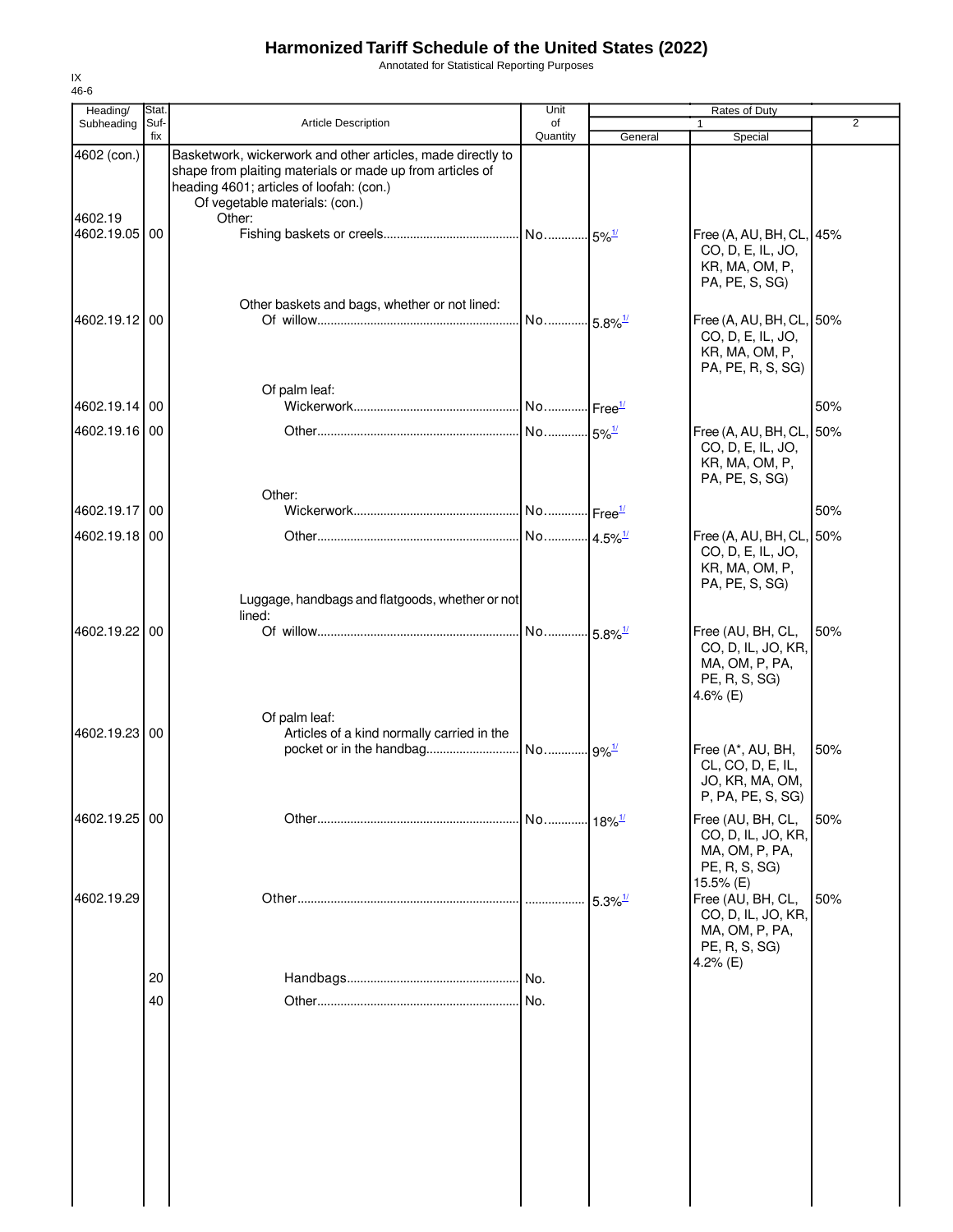Annotated for Statistical Reporting Purposes

| Heading/                         | Stat.       |                                                                                                                                                                                                                         | Unit           |         | Rates of Duty                                                                     |                |
|----------------------------------|-------------|-------------------------------------------------------------------------------------------------------------------------------------------------------------------------------------------------------------------------|----------------|---------|-----------------------------------------------------------------------------------|----------------|
| Subheading                       | Suf-<br>fix | Article Description                                                                                                                                                                                                     | of<br>Quantity | General | 1<br>Special                                                                      | $\overline{2}$ |
| 4602 (con.)<br>4602.19<br>(con.) |             | Basketwork, wickerwork and other articles, made directly to<br>shape from plaiting materials or made up from articles of<br>heading 4601; articles of loofah: (con.)<br>Of vegetable materials: (con.)<br>Other: (con.) |                |         |                                                                                   |                |
|                                  |             | Other:                                                                                                                                                                                                                  |                |         |                                                                                   |                |
|                                  |             | Of willow or wood:                                                                                                                                                                                                      |                |         |                                                                                   |                |
| 4602.19.35 00                    |             |                                                                                                                                                                                                                         |                |         |                                                                                   | 45%            |
| 4602.19.45 00                    |             |                                                                                                                                                                                                                         |                |         | Free (A, AU, BH, CL, 45%<br>CO, D, E, IL, JO,<br>KR, MA, OM, P,<br>PA, PE, S, SG) |                |
|                                  |             | Other:                                                                                                                                                                                                                  |                |         |                                                                                   |                |
| 4602.19.60 00                    |             |                                                                                                                                                                                                                         |                |         |                                                                                   | 25%            |
| 4602.19.80 00                    |             |                                                                                                                                                                                                                         |                |         | Free (A, AU, BH, CL, 25%<br>CO, D, E, IL, JO,<br>KR, MA, OM, P,<br>PA, PE, S, SG) |                |
| 4602.90.00 00                    |             |                                                                                                                                                                                                                         |                |         | Free (A*, AU, BH,<br>CL, CO, D, E, IL,<br>JO, KR, MA, OM,<br>P, PA, PE, S, SG)    | 80%            |
|                                  |             |                                                                                                                                                                                                                         |                |         |                                                                                   |                |
|                                  |             |                                                                                                                                                                                                                         |                |         |                                                                                   |                |
|                                  |             |                                                                                                                                                                                                                         |                |         |                                                                                   |                |
|                                  |             |                                                                                                                                                                                                                         |                |         |                                                                                   |                |
|                                  |             |                                                                                                                                                                                                                         |                |         |                                                                                   |                |
|                                  |             |                                                                                                                                                                                                                         |                |         |                                                                                   |                |
|                                  |             |                                                                                                                                                                                                                         |                |         |                                                                                   |                |
|                                  |             |                                                                                                                                                                                                                         |                |         |                                                                                   |                |
|                                  |             |                                                                                                                                                                                                                         |                |         |                                                                                   |                |
|                                  |             |                                                                                                                                                                                                                         |                |         |                                                                                   |                |